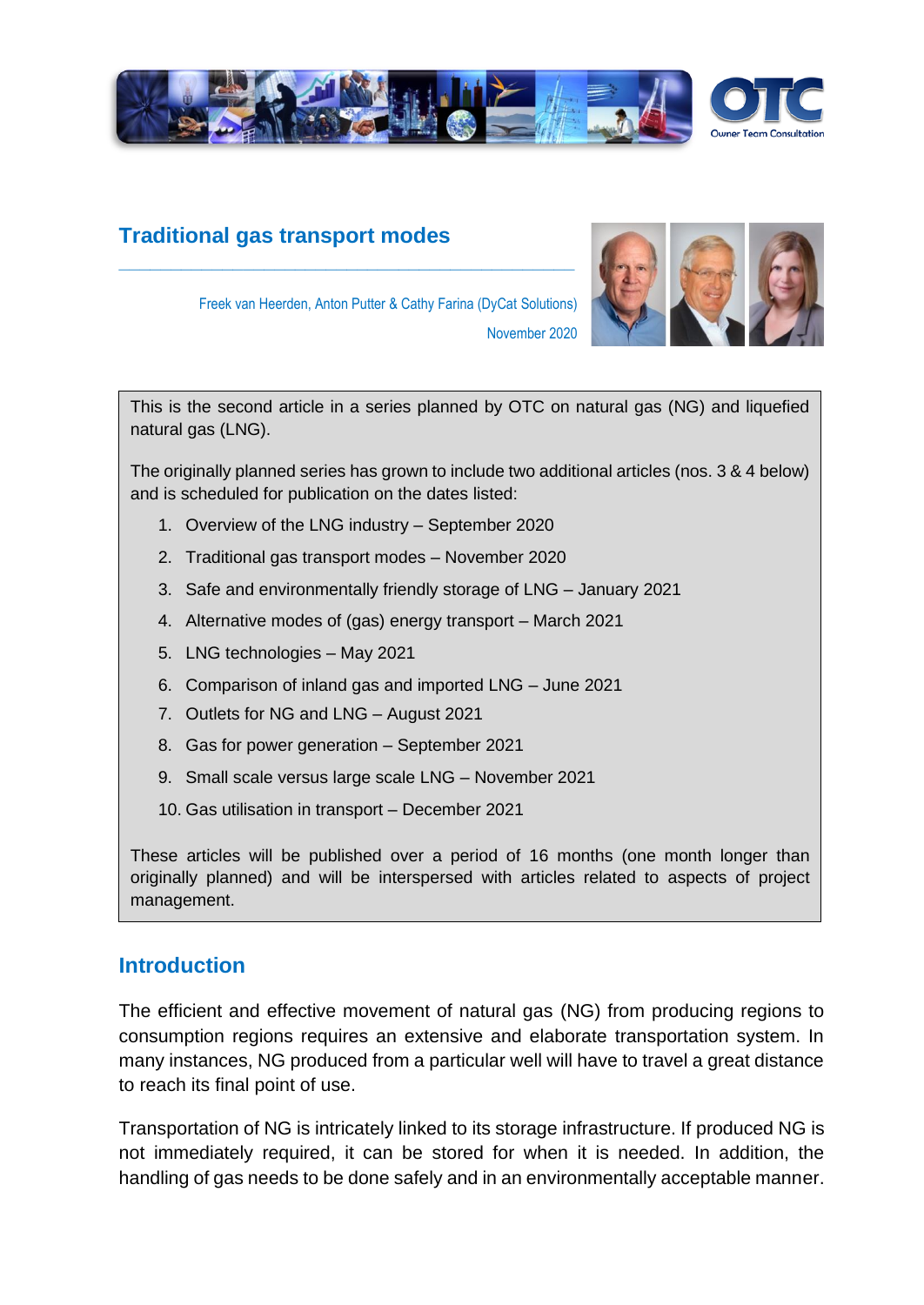It is important to understand the different modes of gas transport when looking at the gas logistics chain and which mode of transport is suitable for different scenarios.

In this article, we discuss traditional gas transport modes. It covers the importance of gas logistics and how gas is traditionally moved from areas of production to areas of consumption, including by pipeline, as compressed natural gas (CNG), or liquefied natural gas (LNG).

## **Importance of gas logistics**

The importance of gas logistics is evident when comparing gas prices in three of the largest gas markets in the world. These three markets are North America (representing 26.7% of global consumption), Europe (with 14,2% of global consumption) and China/Japan/Korea (with 12,5% of global consumption). In 2019 the gas price in North America was just over \$2,50/GJ (average Henry Hub price for year), in Europe it was \$5 to \$8/GJ (prices at hubs such as NBP and Zeebrugge), and in China/Japan/Korea (landed LNG price) it varied from \$5 to \$12/GJ.

These 2019 prices were substantially lower than 2018 because of the LNG glut in the world. In 2020 the prices decreased further because of the global COVID-19 pandemic and the oil price war between Saudi Arabia and Russia. These prices are expected to recover over time and, in the medium to long term, gas prices are expected to range between \$3 and \$5/GJ in the USA, between \$6 and \$10/GJ in Europe, and between \$8 and \$15/GJ in Japan/Korea.

These significant discrepancies in gas prices around the world are largely driven by the logistic cost of getting the gas from source to market. In North America, gas is moved almost exclusively by pipeline and there is well-established pipeline infrastructure in place for this. In Europe most of the gas is delivered by long-distance pipelines from Russia, North Africa, and Norway, with spot LNG imports starting to play a more prominent role. In China, Japan, and Korea the gas is supplied via LNG imports, mostly on long-term contracts, but also increasingly on short-term contracts and spot.

The reason for these big price discrepancies amongst the regions is illustrated in Figure 1, showing how the cost of logistics (in this case LNG exports from the USA via LNG liquefaction, shipping and storage/regasification) adds to the price of the gas. As can be seen from Figure 1, the final price of gas exported as LNG from the USA, is substantially more than double the cost of gas at Henry Hub (HH). Similarly, the price of gas in Europe is roughly double the cost of gas at the sources in Russia or North Africa, to recover the cost of the long-distance pipelines used for transport. It is only in the USA (and other gas-rich constituencies such as Russia and the Middle East) that logistics costs represent substantially less than half of the price to the consumer.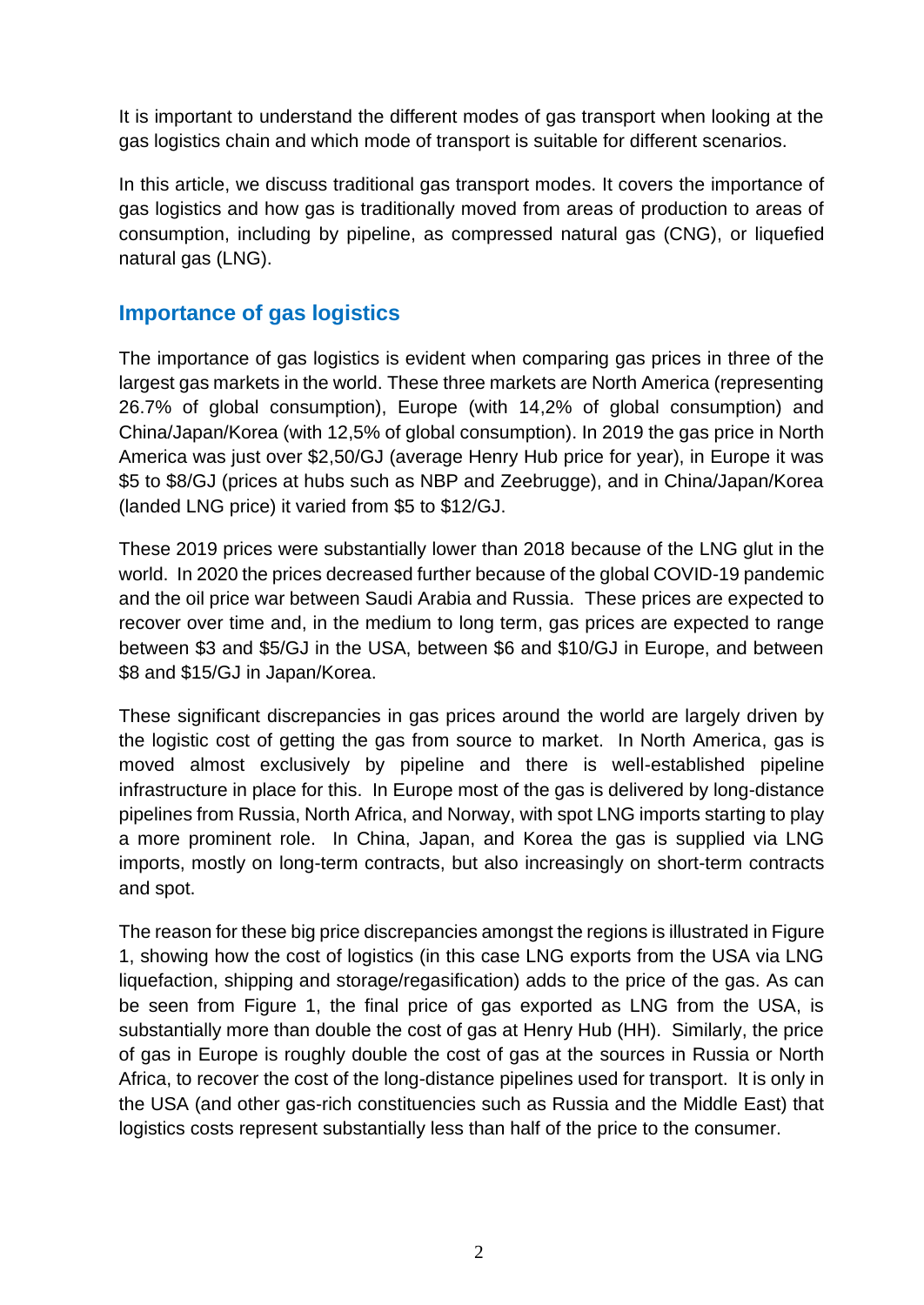

Even though gas pipelines are typically the most economical means of moving gas, gas pipeline projects can still be expensive and add substantially to the price of the gas to the consumer. The examples of big gas pipeline projects given in the section on pipelines amply demonstrate this.

Proof of the importance of gas logistic cost is how prominently it features in global economic and trade battles. An example of this is the recent developments around the Nord Stream 2 project, an undersea pipeline to transport gas from the St Petersburg region in Russia to the Baltic coast in Germany. In June 2020, a bill was introduced into the US Congress to boycott entities involved in the pipe-laying activities on this pipeline, at a stage when the project was already 90% complete. Although the rationale of this bill is stated as maintaining the energy security of Europe, it seemed to be a thinly veiled attempt by the USA to protect its booming LNG export business to Europe against more pipeline competition from Russia. This move by the USA was heavily criticised by the EU Parliament and by the German government and the proposed legislation has not yet been signed into law in the USA. Ironically, both the EU and Germany are now proposing sanctions against Nord Stream 2 in retaliation for the alleged poisoning of the Russian opposition leader, Alexei Navalny, in August 2020, another example of how gas logistics across national borders has become a political tool.

### **Modes of transport of energy**

### **Opening comments**

Natural gas energy can be moved to market in various ways including pipelines, liquefied natural gas (LNG), compressed natural gas (CNG), gas to solids (GtS), i.e. hydrates, gas to wire (GtW), i.e. electricity, gas to liquids (GtL), with a wide range of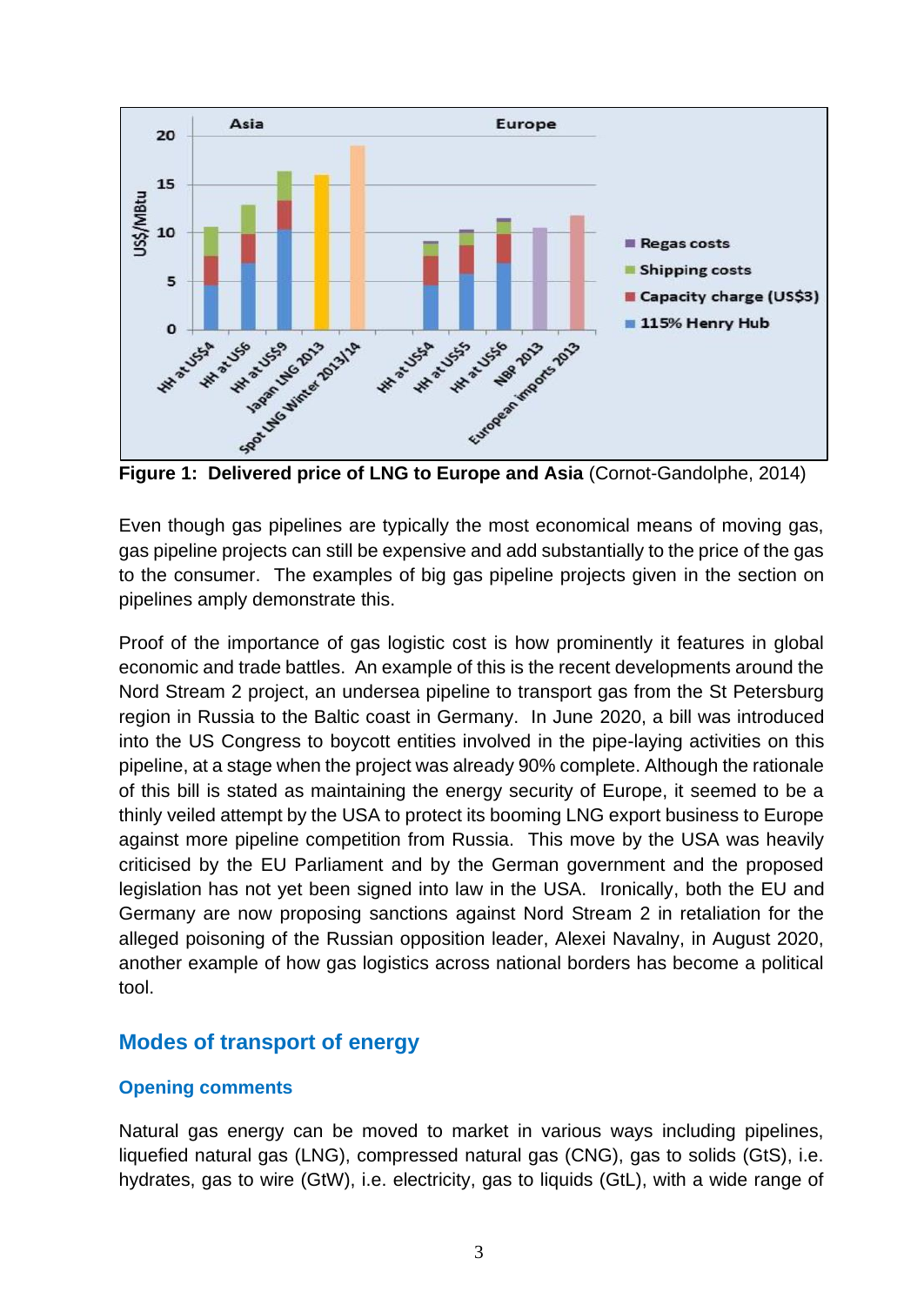possible products including clean fuels, plastic precursors, methanol, ammonia and gas to commodity (GtC), such as aluminium, glass, cement or iron or even in the form of adsorbed natural gas. In recent years, significant progress has been made in terms of distributed small and micro LNG technologies and systems to transport LNG and CNG in smaller volumes, both offshore and onshore in more economic ways. Technologies like hydrate transport, pressurised LNG and adsorption technologies are, at this stage, still more speculative.

Any gas energy export route requires a huge investment in infrastructure, and longterm 'fail-proof' contracts, covering perhaps 20 years or more.

Transportation of NG as hydrate or CNG is believed feasible at costs less than that for LNG under certain specific scenarios and where pipelines are not feasible. The competitive advantage of GtS or CNG over the other virtual pipeline transport modes is that they are intrinsically simple, so should be much easier to implement at lower capital cost, provided economically attractive market opportunities can be negotiated to the gas seller. LNG, being a well-established and growing mode of transport, is supported through an extensive infrastructure in place.

We elaborate on the 'traditional' modes of transport of the methane gas in pipelines, as CNG, and as LNG.

### **Pipelines**

There are typically four types of pipelines along a NG transportation route:

- **Gas gathering systems:** The gathering system that transports the gas from the wellheads to the central processing and/or compression facility. These gathering systems can be quite extensive in the case of unconventional gas such as shale gas and coal-bed methane, in which case the system typically consists of low pressure, small diameter pipelines. If the gas from the wells is sour (high carbon dioxide and/or sulphur content), a specialised sour gas gathering system must be installed up to the processing plant due to the corrosivity of sour gas.
- **Transmission lines:** The transmission system that transports the gas at high pressure (typically above 20 bar) over long distances. The bulk of international and interstate gas transfers take place in transmission lines.
- **Distribution lines:** The distribution system that branches out from the transmission lines and transports the gas at medium pressure (typically 5 to 20 bar) over shorter distances, but normally not further than 200 kms.
- **Reticulation lines:** The reticulation system that transports gas at low pressure (below 2 bar) in a gas network. This is typically how town gas systems and gas supply systems in small industrial areas operate.

The capital cost for a steel pipeline can roughly be estimated at \$65 000/inch in diameter per km (excluding any possible costs of servitudes). This figure can vary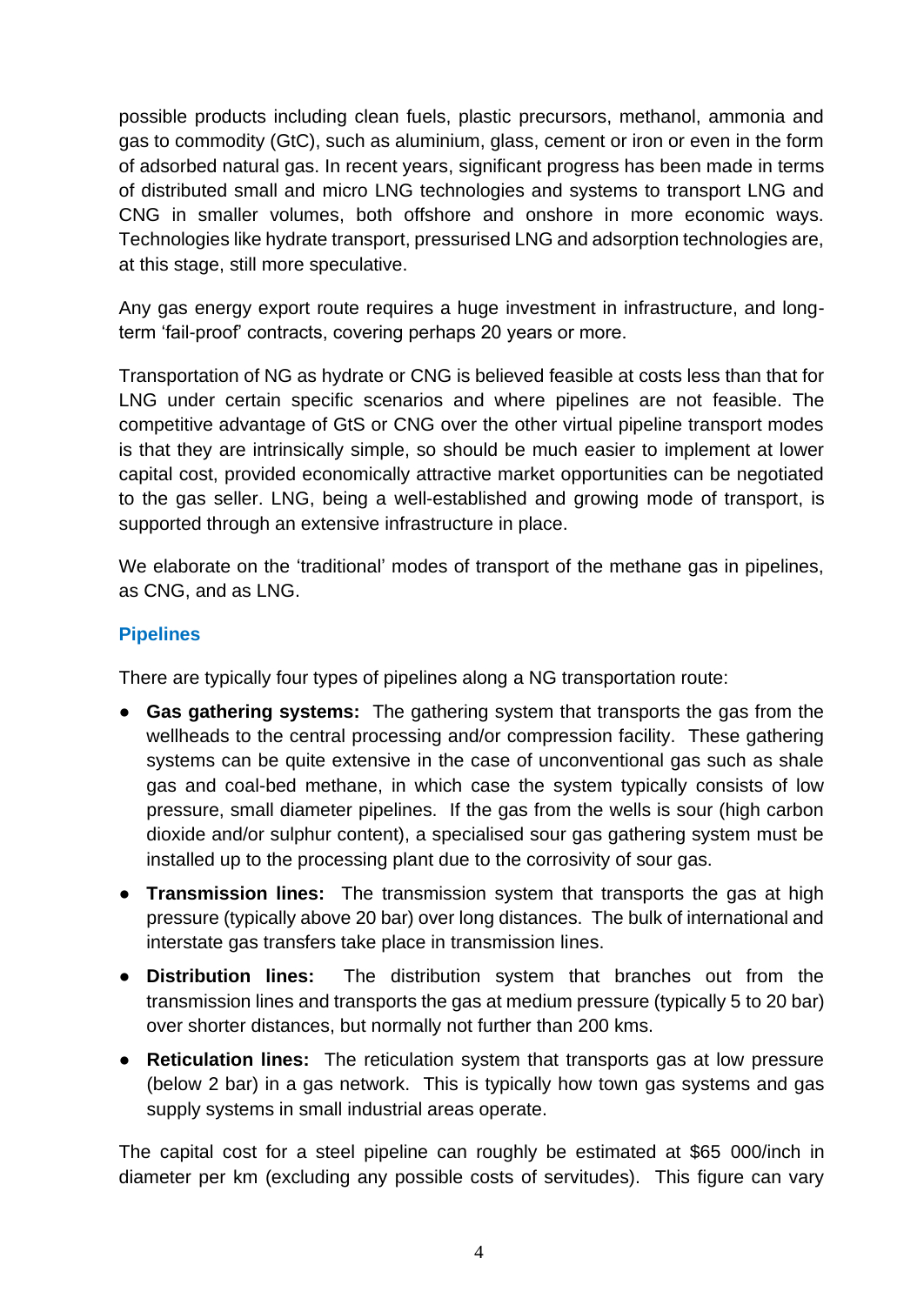widely and will be dependent on a range of factors such as the terrain of the pipeline route, the seismic activity along the pipeline route, the number of river crossings, whether any mountains need to be crossed, and remoteness of the route from established infrastructure. Other factors include labour productivity and cost in the specific jurisdiction, environmental impact assessments, local content requirements, specific stakeholder aspects such as local community involvement, possible relocations, and owner's costs.

Pipeline tariffs for transmission lines are normally regulated. For distribution lines tariffs could be regulated or at least some oversight provided by regulatory authorities. In the case of reticulation pipeline systems, local authorities might regulate or have some oversight of the tariffs (although these tariffs are often included in the final price to the consumer and not specified separately). In the case of the USA, this means that over 70% of their 491 000 kms of gas pipelines is regulated since they are classified as interstate transmission lines. Normally the tariff for a regulated pipeline up to 1 000 km long will not exceed \$1/GJ.

As NG consumption globally has grown strongly, so has the scale of pipeline projects to serve those needs. Following by way of illustration is information on two of the big pipeline projects currently in progress, namely the Power of Siberia pipeline and the Nord Stream 2 pipeline.

#### Power of Siberia pipeline

This pipeline connects gas fields in the east of Russia to the town of Blagoveshchensk on the China border (see Figure 2). In the first phase of this project, the 2 200 kms of pipeline from Chayandinskoye was completed at the end of 2019 and the second phase covering another 800 kms from Kovyktinskoye to Chayandinskoye is planned for completion before the end of 2022. A related project in China, called the East Russia - China pipeline will be completed in three phases (first phase to Jilin, second phase to Beijing and Tianjin, and third phase to Shanghai) and ultimately exceed 3 900 kms in length. The final cost of the 56-inch Power of Siberia pipeline is expected to be more than \$15 billion (or roughly \$90 000/inch/km). The remoteness of the region as well as the extreme climate conditions certainly contribute to the cost of the pipeline. The lowest ambient temperature along the route (and which had to be accommodated in the design) is -62°C, numerous river crossings had to be accommodated, as well as swamps, rocky terrain, permafrost and seismically active areas along the route. Figure 2 shows some of the gas developments, including the Power of Siberia, in the east of Russia. It is estimated that the Power of Siberia project, including the gas field development at Kovyktinskoye and the Amur gas processing plant, will cost north of \$55 billion. This will be one of the biggest, if not the biggest, petrochemical development in history.

As shown in Figure 2, a 1 000 km pipeline link between Blagoveshchensk and the Sakhalin - Vladivostok pipeline is considered to move more gas east and this will probably be linked to a large LNG facility in Vladivostok for supply of LNG to Japan.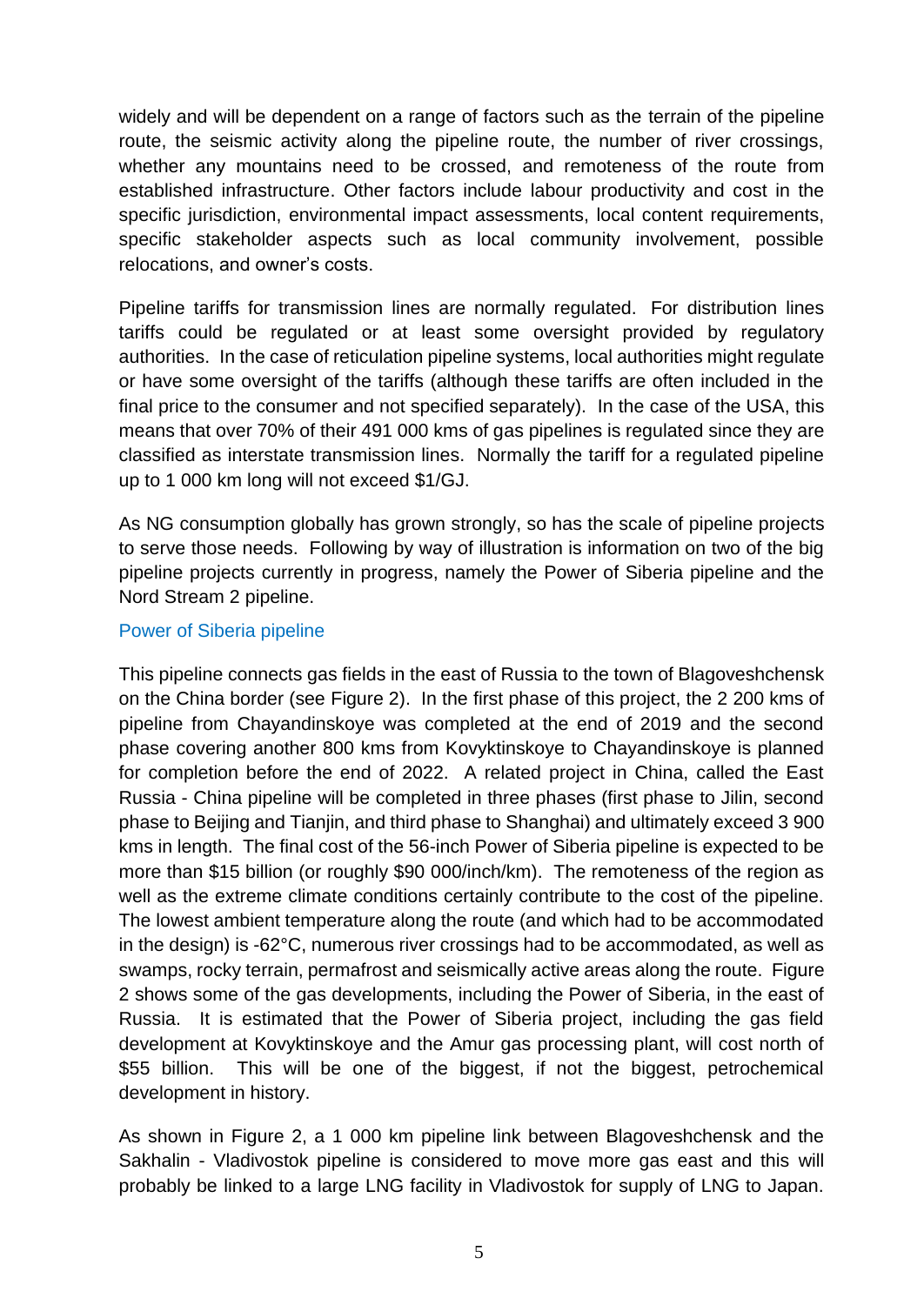There is also talk of Power of Siberia 2 which will include several pipelines (shown in dotted lines) to connect the gas systems in the east with the gas systems in the west of Russia and then a second gas transmission line to China through Mongolia.



**Figure 2: Gas development in eastern Russia** (Gazprom, 2020a)

## Nord Stream 2 pipeline

Nord Stream 2 is a 1 230 km undersea pipeline under construction from Ust-Luga in Russia to Greifswald in Germany, as shown Figure 3.



**Figure 3: Nord Stream pipeline routes** (Gazprom, 2020b)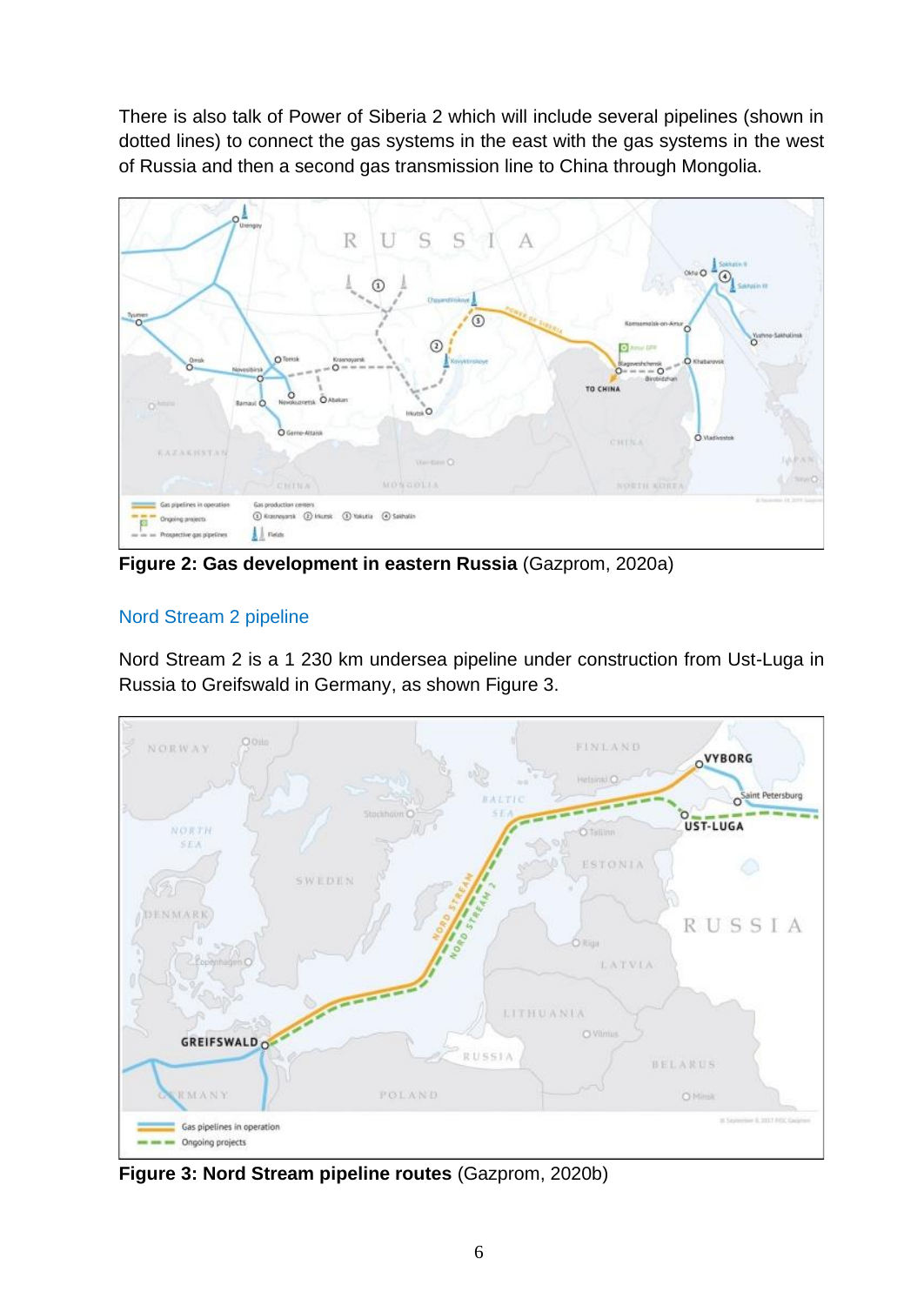Nord Stream 2 comprises two pipelines of 48-inch diameter each running parallel all the way. The project is expected to cost \$11 billion which calculates to \$93 000/inch/km. As to be expected for an undersea pipeline, this is higher than the typical value of \$65 000/inch/km for steel lines. The expected completion date of Nord Stream 2 is early 2021, but this could be delayed because of political involvement as discussed above. For most of the route, the Nord Stream 2 pipes run parallel to the Nord Stream 1 pipelines. Nord Stream 1 was basically an identical project, also with 2 x 48-inch lines of which the first was commissioned in 2011 and the second in 2012. The cost of Nord Stream 1 was Euro 8,8 billion.

#### Pipeline projects in Africa

In Sub-Saharan Africa, three major natural gas pipeline projects were executed over the past 20 years:

- **ROMPCO pipeline:** The construction of this 26-inch 865 km pipeline from the Pande gas field in southern Mozambique to Secunda in South Africa was completed in 2004. In recent years, the capacity of this pipeline was extended through the addition of two loop lines covering about a quarter of the total distance.
- **West African Gas pipeline:** This offshore pipeline from the Escravos region of Nigeria to Benin, Togo and Ghana was completed in 2007. The 30-inch 678 km pipeline has a 569 km offshore section in water depths ranging between 30 and 75 meters. The total cost was about \$970 million.
- **Mtwara-Dar es Salaam pipeline:** This onshore 36-inch 542 km pipeline stretches from the offshore gas fields in the south of Tanzania to the coastal city of Dar es Salaam in the northeast of Tanzania. The pipeline was completed in 2015 at a cost of \$1,47 billion.

According to a World Bank report (Santley, Schlotterer & Eberhard, 2014) that looked at five different future pipeline concepts in Sub-Saharan Africa, there is little potential for major pipeline development in the medium term. The only concept that showed some potential was a pipeline from the Rovuma gas fields in the north of Mozambique to the South African industrial hub in the north of the country.

### **Compressed Natural Gas (CNG)**

Compressed natural gas, or CNG, is produced by compressing NG down to less than 1% of its volume at standard atmospheric pressure. The CNG volume to be transported or stored can be from 150 to 300 times less than gas at atmospheric pressure. Producing CNG is a simple low-cost process and involves gas pre-treatment (depending on the gas source and quality) and compression. The NG arrives at the compression station at a low pressure from a local pipeline or truck, where it is compressed and stored in cylindrical or spherical storage containers at a pressure of 100 bar to 250 bar.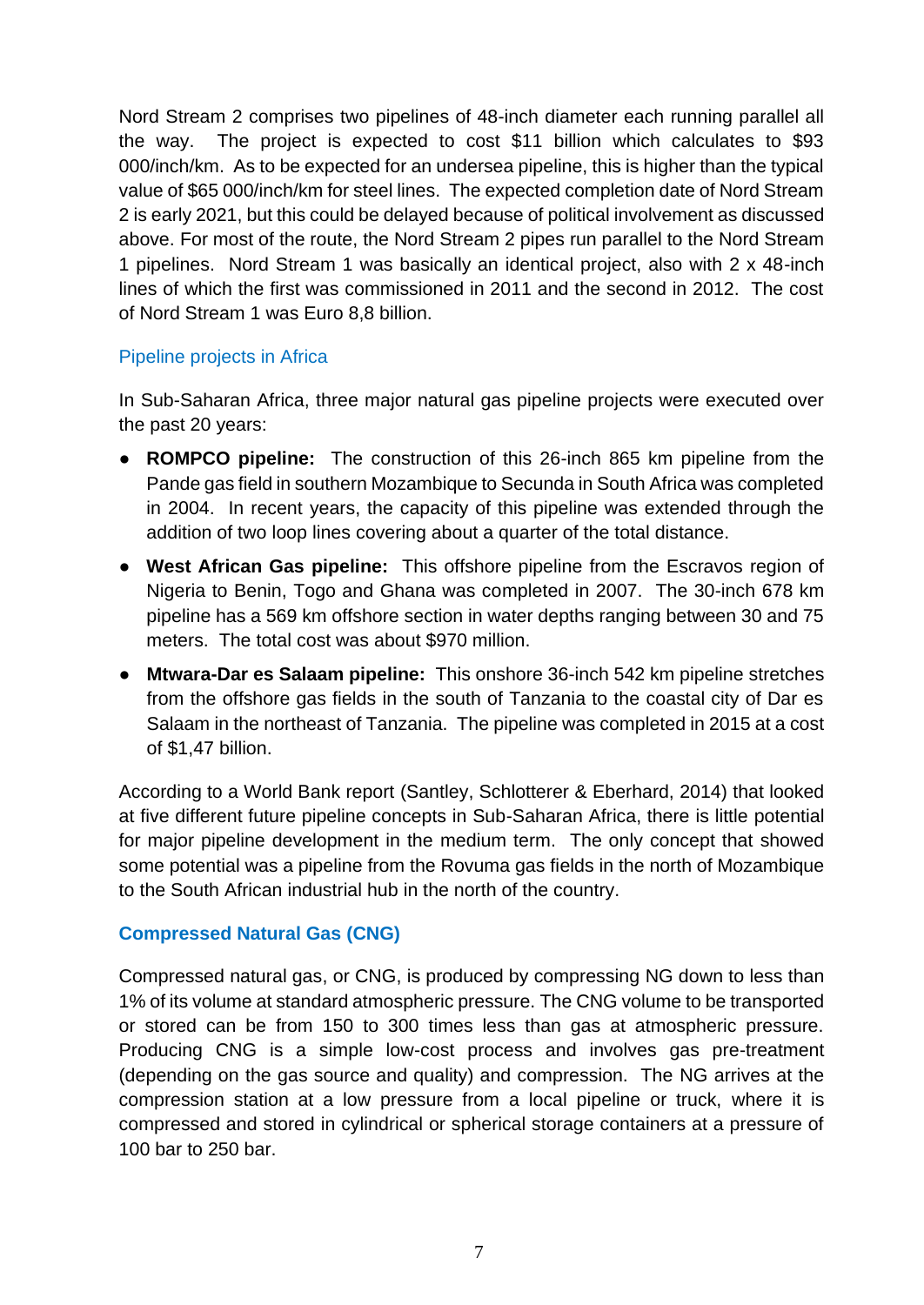The main function of CNG is as an alternative for gasoline and diesel fuels for mediumduty vehicles travelling a moderate distance between refuelling. There are some other uses of CNG that include power generation and industrial consumers, however these are less developed due to the gas volumes required often being too high. CNG is typically used onshore for gas supply over short distances and in smaller volumes. Generally, CNG can be economically viable for volumes up to 140 000 ms<sup>3</sup>/day (5 million standard cubic feet per day (MMscf/d)), and distances up to 800 km.

The transportation of CNG can be onshore by truck or offshore by ship or barge. The largest cost in the CNG supply chain is the midstream transportation component, contributing up to 90% of the capital required. CNG onshore transportation by truck involves the facilities to load CNG into a pressurised transportable container at the compression site and the offloading facilities that includes the heating, let down and metering of the CNG at the customer site. The CNG offshore transportation by ship or barge involves a vessel with a containment system to transport the CNG from the source to the customer site. Figure 4 shows some of the different designs of trucks, ISO containers, and marine vessels for the transport of CNG.



**Figure 4: Different options for transporting CNG**

Cost analysis performed on the volume of CNG delivered and distances showed that for production capacities higher than 140 000  $\text{m}_s$ <sup>3</sup>/day (5 MMscf/d, equivalent to 8 000 GJ/d), delivery of CNG by truck becomes difficult, not only due to the substantial number of vehicles required (especially for longer distances), but also the significant extent of loading and offloading facilities required. The cost of transportation will depend on the project specific factors such as gas volume and composition, distance to consumers, storage and infrastructure requirements, geographical location. Figure 5 illustrates a case study performed for the World Bank (Tractebel Engineering, 2015)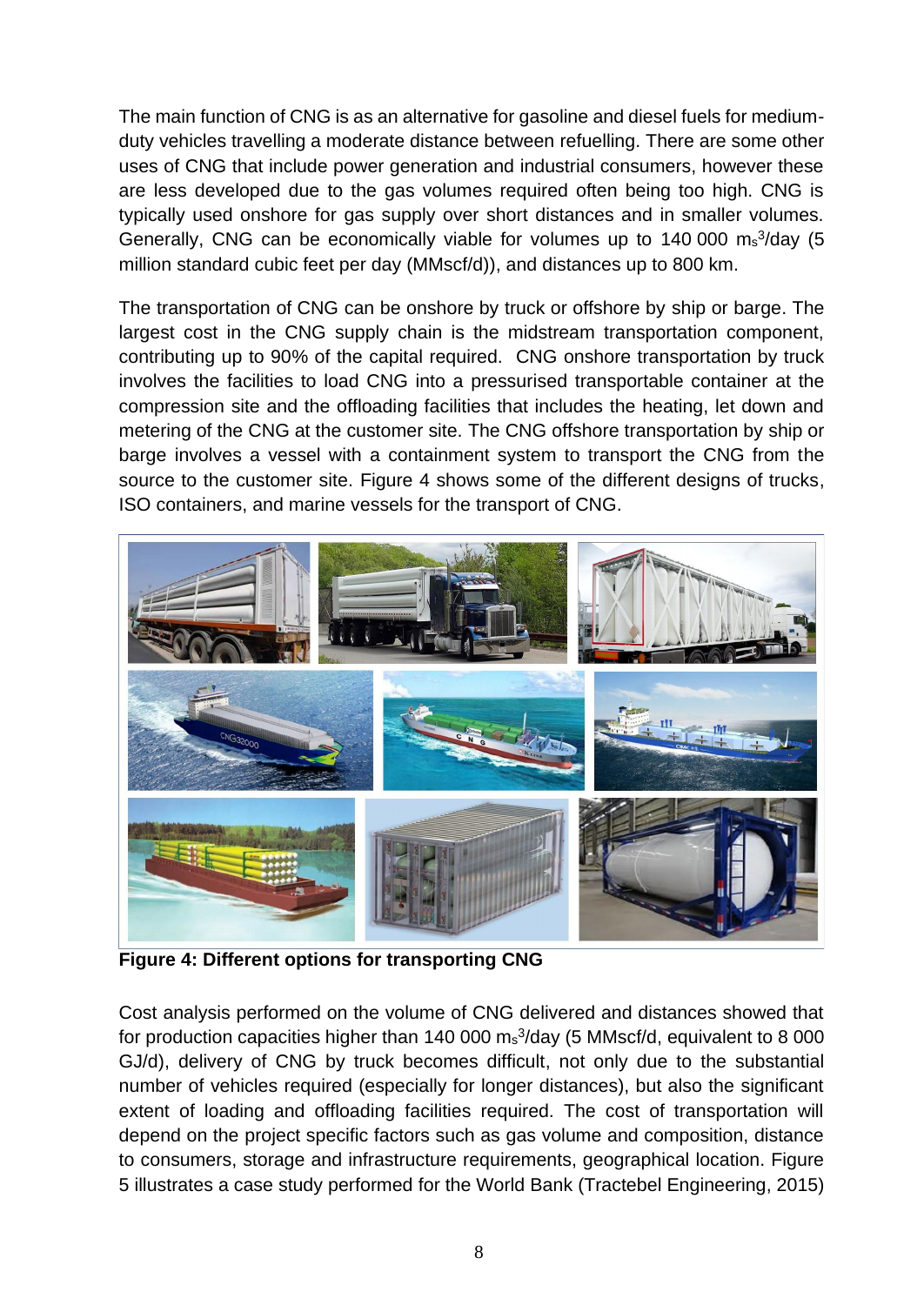that shows the cost comparison between short distance and long-distance onshore transportation. Note the relatively large increase in transportation cost as the distance increases.



**Figure 5: Comparison of CNG onshore transport costs** (Tractebel Engineering, 2015)

The offshore marine CNG supply chain consists of three main components, namely:

- **Export onshore**: The upstream loading compression station with loading terminal (onshore or offshore)
- **Shipping:** The CNG carrier vessel, be it dedicated CNG ship, barge, or container vessel (offshore)
- **Import onshore:** The downstream unloading terminal (onshore or offshore) and the unloading decompression station.

The offshore transportation cost of CNG is directly proportional to the volume of gas and distance between the gas source and the consumers. This transportation method is best suited for medium distance projects: however, it is not well developed and has not yet been proven. The offshore transportation development to date is proposed to handle production rates between 1,4 million  $\text{m}_s$ <sup>3</sup>/day and 19,8 million  $\text{m}_s$ <sup>3</sup>/day (50 and 700 MMscf/d) and distances between 185 km and 3 700 km (100 nautical miles and 2000 nautical miles). For small volumes and distances barge shipping may be the appropriate method.

Tractebel Engineering (2015) performed a cost comparison between short distance and long distance offshore transportation in a case study, as illustrated in Figure 6. Note the increase in transportation cost when the distance increases.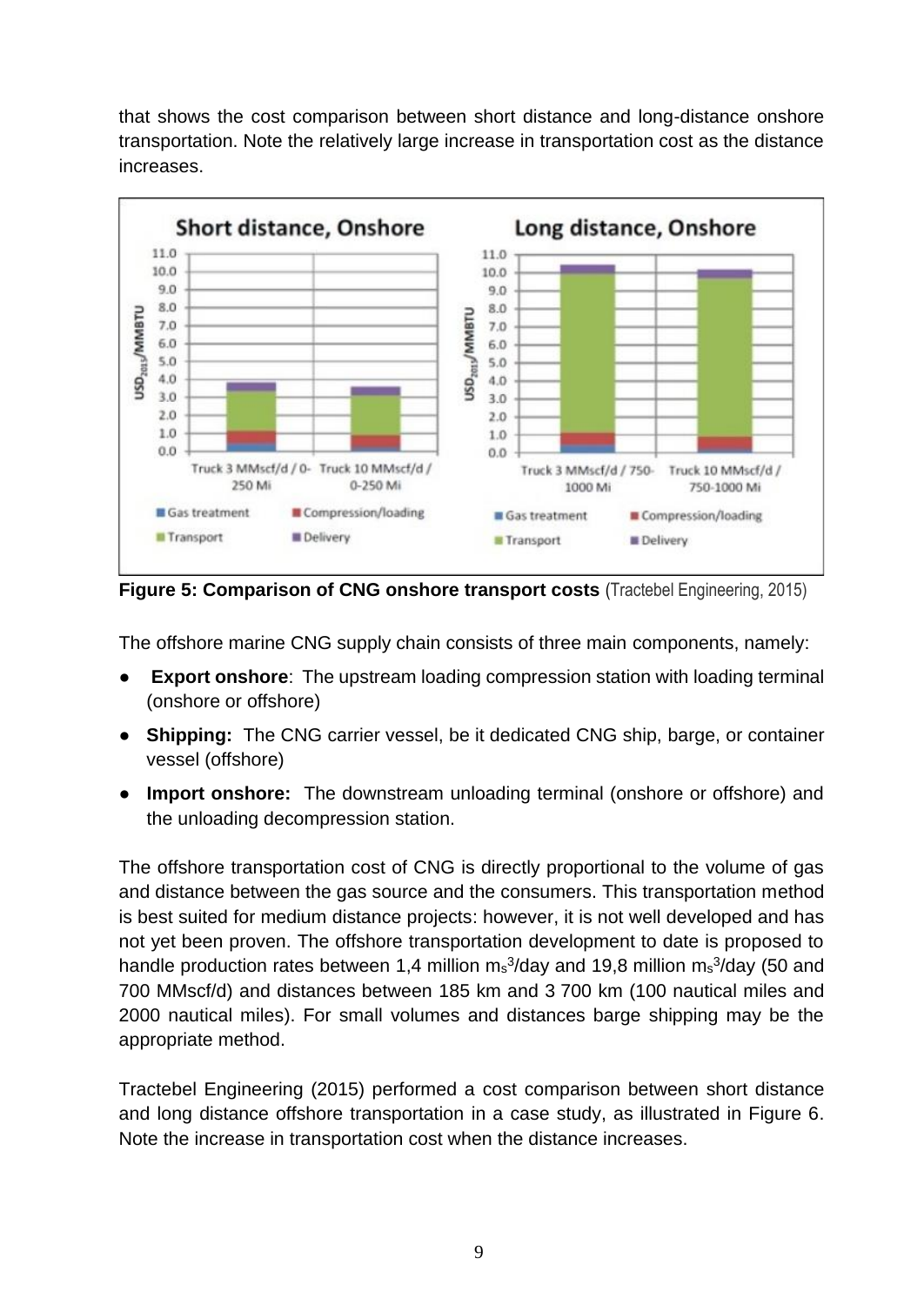

**Figure 6: Comparison of CNG Offshore transport costs** (Tractebel Engineering, 2015)

## **Liquefied Natural Gas (LNG)**

Liquefied natural gas, or LNG, is gaseous NG that has been cooled down to the liquid phase at atmospheric pressure. The main application of LNG is as an alternative for gasoline and diesel fuels for heavy-duty vehicles travelling a long distance between refuelling, mine trucks, locomotives, remote power generation or marine vessels.

The LNG pre-treatment process will remove most water and any oxygen, carbon dioxide and sulphur compounds present in the NG, which will leave mostly methane (CH4). The NG is then condensed into a liquid at close to atmospheric pressure by cooling it to approximately −162°C (-260˚F). The sources of the natural gas can vary from coal-bed methane (CBM) fields, biogas, or pipeline NG. The LNG takes about 1/600th the volume of gaseous NG and therefore makes it economical to transport over long distances. LNG is stored in cryogenic tanks to maintain it at the required temperature.

The transportation of LNG can be offshore by ship, or onshore by a truck and/or rail. LNG has been around for 50 years, primarily large-scale plants (>2 million t/annum) with the LNG being transported by sea. More recent developments are medium (2) million t/annum to 100 000 t/annum), small (100 000 t/annum to 10 000 t/annum) and micro (<10 000 t/annum) sized LNG plants. Micro-sized plants would typically be constructed inland for use locally at vehicle refuelling stations, or for the LNG to be transported by truck to other inland locations.

When the LNG is being transported offshore by marine vessel or barge, the vessel will have LNG tanks that are designed to store LNG at a cryogenic temperature of -162˚C. These LNG tanks are filled to 98,5% for the ability to have some room for expansion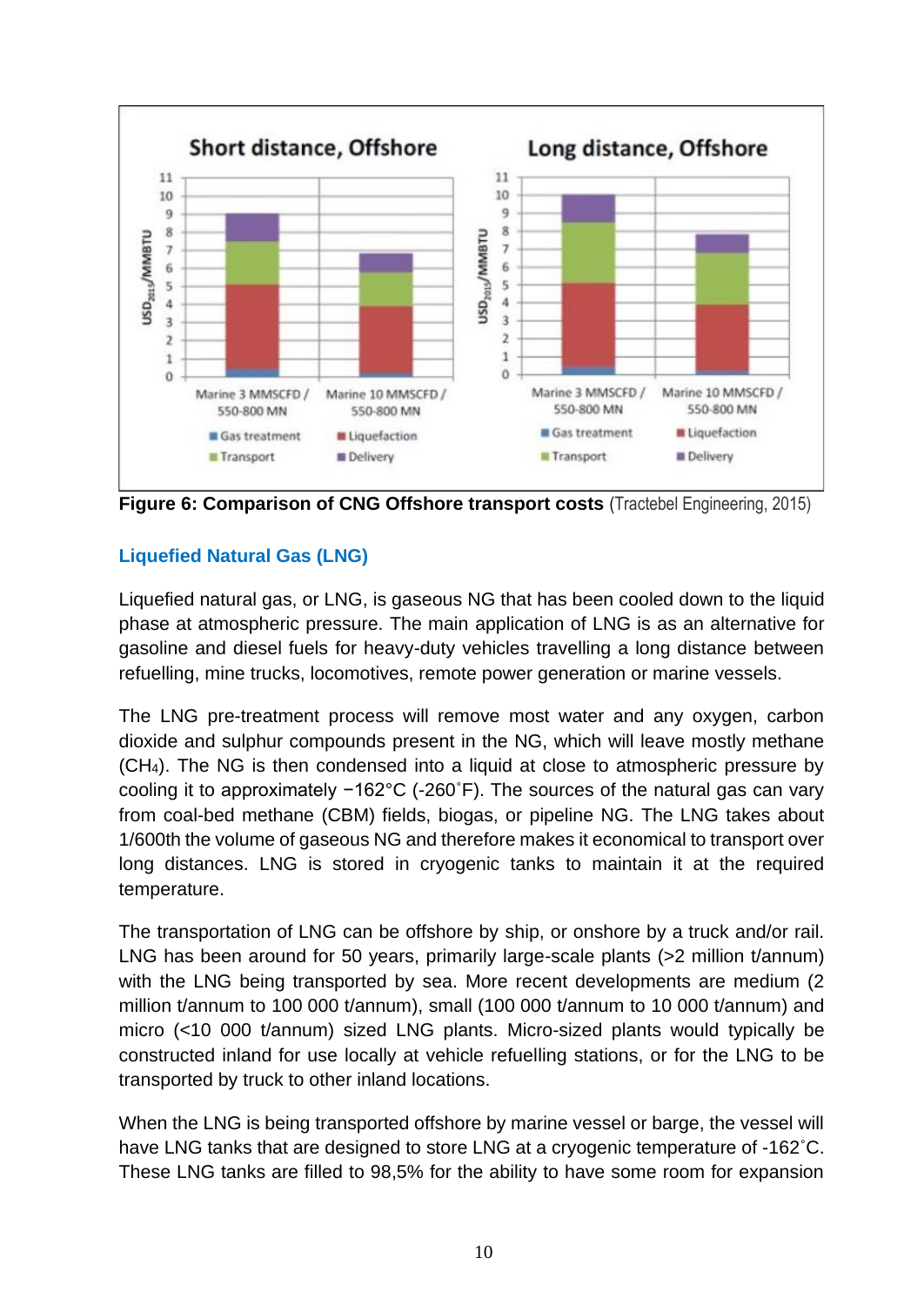during transport. The natural evaporation from the tanks is known as boil-off, is unavoidable, and must be removed from the tanks to maintain the cargo tank pressure. The carrier vessel can use the boil-off as a fuel in the boilers and/or engines. LNG vessels can vary in size, with the larger vessels having a capacity between 125 000  $m<sup>3</sup>$ to 250 000 m<sup>3</sup>. Smaller LNG vessels typically have capacities between 1 000 m<sup>3</sup> to 25 000  $\mathrm{m}^3$ . Figure 7 illustrates the two different designs of marine LNG carriers, namely the Moss-type (round LNG containers) and the membrane-type (mostly box-shaped LNG containers).



**Figure 7: Moss-type and membrane-type LNG carrier vessels**

The cost of the LNG logistics offshore by marine is largely dependent on the length of the logistics chain and the scale of the operations. The logistics chain can be largescale, where the entire shipment is utilised by one end-user or medium-scale where the end-users are a few medium scale operators, or it can be small-scale where there are multiple small end-users.

Figure 8 shows an example of the increase in cost relative to the scale of the logistics chain. The cost of transportation will depend on the project specific factors such as volume and composition, distance to consumers, storage and infrastructure requirements, geographical location, etc. Moving from large-scale to small-scale LNG logistics adds nearly 65% to the final cost to the end-user.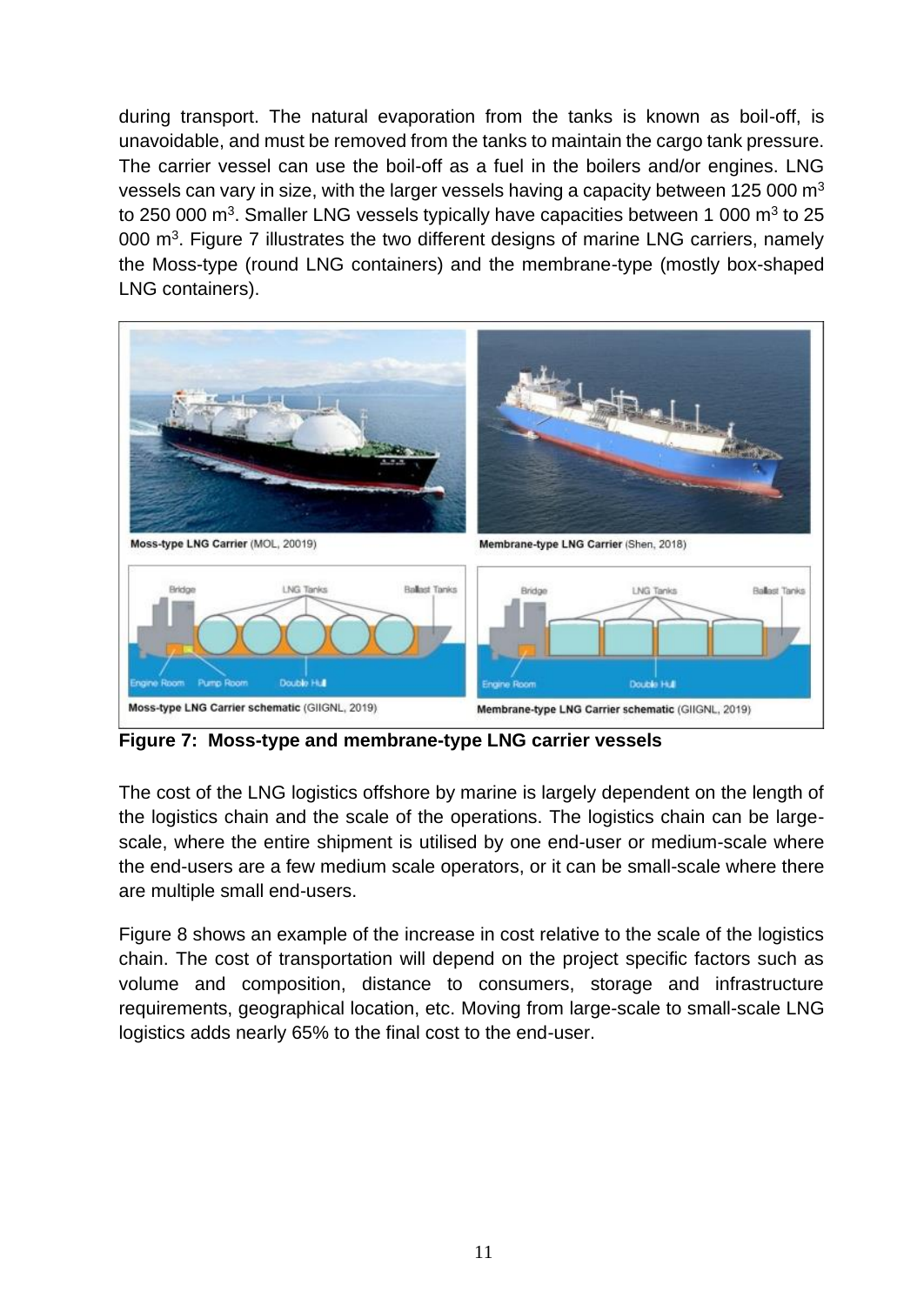

**Figure 8: Offshore marine LNG logistics chain example** (Wärtsilä, 2017)

In the case study performed for the World Bank (Tractebel Engineering, 2015) it was found that the transportation cost increases only slightly between short-distance and long-distance offshore transportation, as illustrated in Figure 9. The conclusion is that offshore transportation of LNG is an economical option.



**Figure 9: Comparison of LNG Offshore transport costs** (Tractebel Engineering, 2015)

The LNG onshore transportation by truck can either be by LNG ISO container or by LNG transport trailer. The LNG ISO containers are 12 to 14m (40 to 45ft) long cryogenic containers that have an inner stainless-steel tank, an insulation layer and then an outer stainless steel tank. These types of containers have a 45 to 50  $\mathrm{m}^3$  capacity. LNG ISO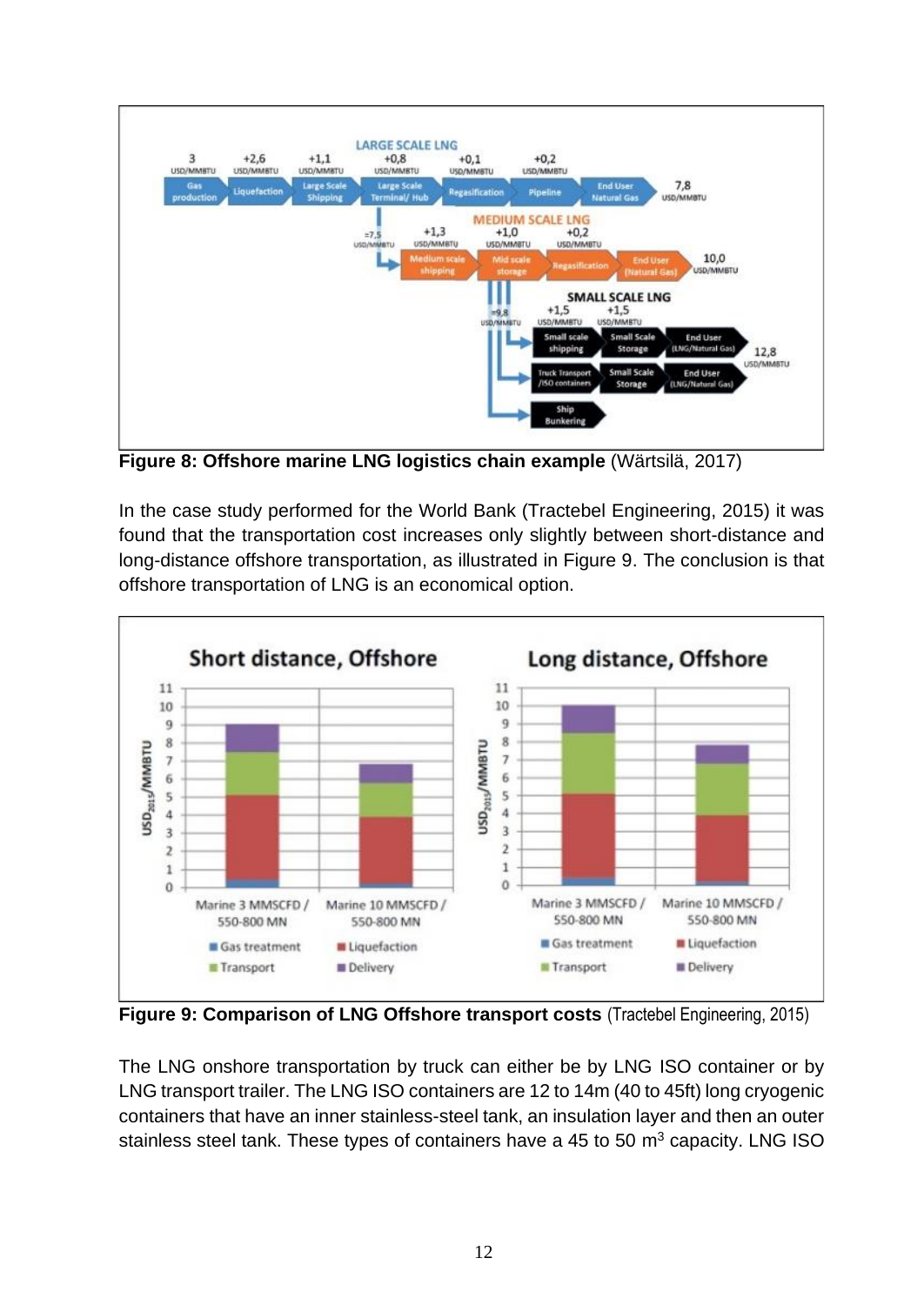containers can be transported by truck, but also by ship and rail, as illustrated in Figure10.



**Figure 10: Transport options for LNG with tankers and ISO containers**

LNG transport trailers are vacuum-insulated, cryogenic semi-trailers that are designed to transport LNG by road. These are a similar design to the ISO container, as they have an inner stainless steel tank, then a layer of insulation and then an outer stainless steel tank. However, the LNG capacity is larger than the ISO containers as these trailers can hold 50 to 75  $m<sup>3</sup>$  of LNG.

Transporting LNG by rail is another option and would be used to transport LNG to more remote inland areas. This mode of transport is currently being used in Japan but is not common in other areas of the globe. The intent would be that LNG ISO containers would be transported by truck to be loaded onto the rail cars or freight trains. Transport by rail can be more efficient and cost-effective than trucks if the distance is more than 200 to 250km, due to the ability to transport large quantities at once.

In the case study performed for the World Bank (Tractebel Engineering, 2015) it was found that the transportation cost increases sharply between short-distance and longdistance onshore transportation. Figure 11 shows the increase in transportation cost when the distance increases. Onshore transportation of LNG could be a feasible option, provided the transport distance is not too great.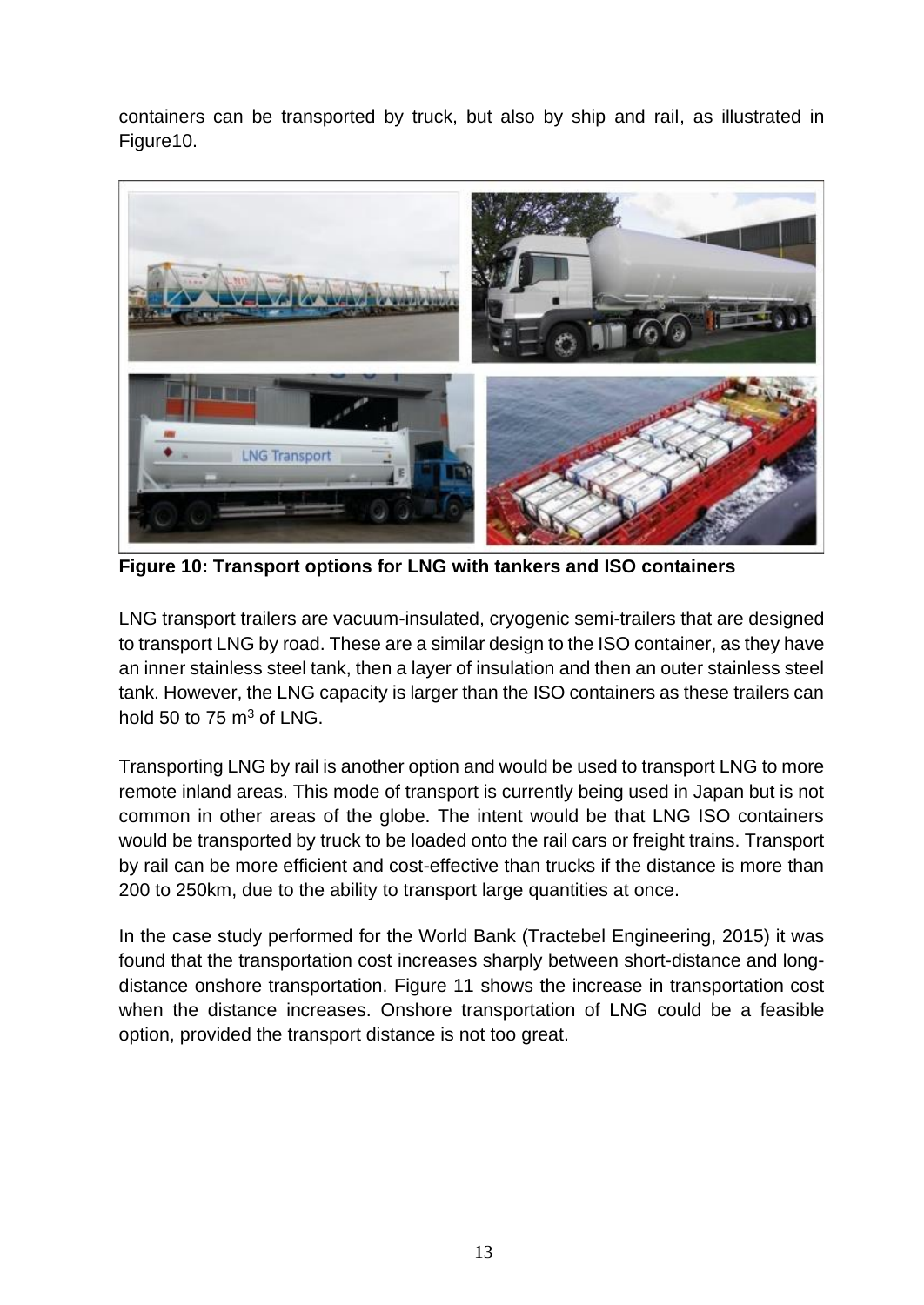

**Figure 11: Comparison of LNG onshore transport costs** (Tractebel Engineering, 2015)

# **Closing remarks**

Depending on the specific application, transporting NG by pipeline, as compressed natural gas (CNG), or as liquified natural gas (LNG) are all applicable. Considering that the mode and thus the cost of transportation can add up to 50% to the eventual delivered cost, it is important to understand each mode of transport and the suitability of each option when considering the overall logistics chain. This is becoming increasingly important as smaller biogas sources are being exploited inland, utilising micro LNG and CNG plants.

The next two articles in this series focus on gas storage, safety and environmental considerations and the alternative modes of transport that include gas to liquids, gas to solids, pressurised LNG (PLNG) and adsorbed natural gas (ANG). There will also be discussion on the suitability for the different modes of transport in several scenarios.

### **References**

**Cornot-Gandolphe, S.** (2014) *Gas and coal competition in the EU power sector.* Cedigaz, Rueil Malmaison, France. Pdf document available from [https://www.cedigaz.org/gas-coal-competition-eu-power-sector-june-2-2014-2/.](https://www.cedigaz.org/gas-coal-competition-eu-power-sector-june-2-2014-2/) Accessed on 31 October 2020.

**Gazprom.** (2020a) *Megaproject: Eastern gas program*. Available from [https://www.gazprom.com/projects/east-program/.](https://www.gazprom.com/projects/east-program/) Accessed on 31 October 2020.

**Gazprom.** (2020b) *Gas Pipeline: Nord Stream 2*. Available from [https://www.gazprom.com/projects/nord-stream2/.](https://www.gazprom.com/projects/nord-stream2/) Accessed on 31 October 2020.